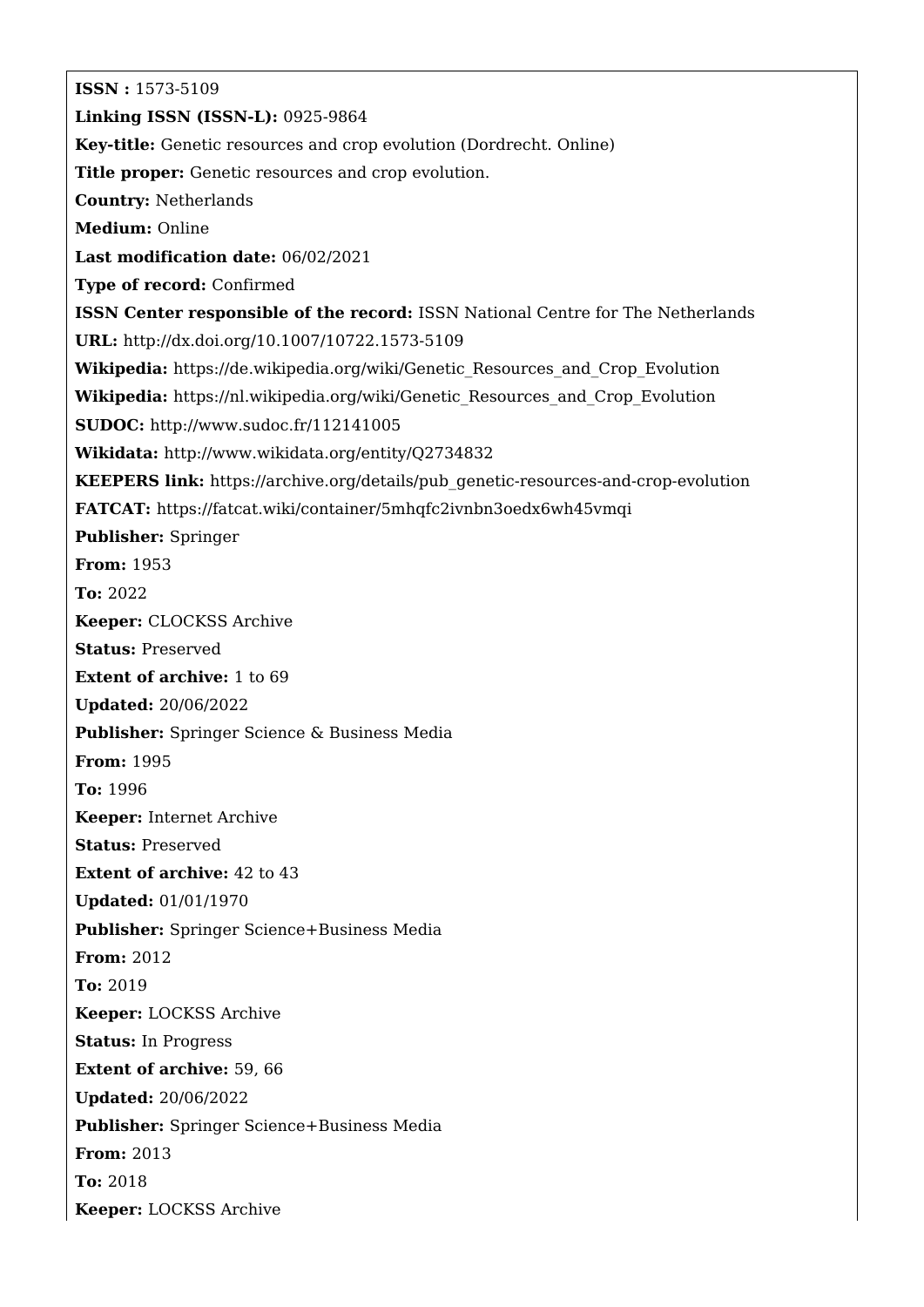## **Status:** Preserved

**Extent of archive:** 60 to 65

**Updated:** 20/06/2022

**Publisher:** Springer customer Service Center GmbH

**From:** 1997

**To:** 2020

**Keeper:** National Digital Preservation Program, China

**Status:** Preserved

**Extent of archive:** Preserved : 5 (1 to 8); 6 (1 to 7); 44 (1 to 6); 45 (1 to 6); 46 (1 to 6); 47 (1 to 6); 48 (1 to 6); 49 (1 to 6); 51 (1 to 8); 52 (1 to 8); 53 (1 to 8); 54 (1 to 8); 55 (1 to 8); 56 (1 to 8); 57 (1 to 8); 58 (1 to 8); 59 (1 to 8); 61 (1 to 6, 8); 62 (1, 4 to 8); 63 (1 to 8); 64 (1 to 8); 65 (1 to 8); 66 (1 to 8); 67 (1 to 8)

**Updated:** 12/04/2022

**Publisher:** Kluwer Academic Publishers

**From:** 1997

**To:** 2019

**Keeper:** National Library of the Netherlands

**Status:** Preserved

**Extent of archive:** Preserved : 8 (1); 44 (2 to 6); 45 (1 to 6); 46 (1 to 6); 47 (1 to 6); 48 (1 to 6); 49 (1 to 6); 50 (1 to 8); 51 (2 to 6, 8); 52 (1 to 8); 53 (1 to 8); 54 (1 to 8); 55 (1 to 8); 56 (1 to 8); 57 (1 to 8); 58 (1 to 8); 59 (1 to 8); 60 (1 to 8); 61 (1 to 8); 62 (1 to 8); 63 (1 to 8); 64 (1 to 8); 65 (1 to 8); 66 (1 to 8)

**Updated:** 19/06/2022

**Publisher:** Springer

**From:** 1970

**To:** 1989

**Keeper:** Portico

**Status:** Preserved

**Extent of archive:** Preserved : 18 (1); 26 (2); 27 (1); 34; 37

**Updated:** 04/06/2022

**Publisher:** Springer

**From:** 1995

**To:** 2022

**Keeper:** Portico

**Status:** Preserved

**Extent of archive:** Preserved: 42 (4): 47 (6): 48 (1): 51 (2, 6): 52: 53 (3 to 6, 8): 54 (1, 3, 5 to 8): 55 (1 to 8); 56 (1 to 8); 57 (1 to 8); 58 (1 to 8); 59 (1, 4 to 6, 8); 60 (1 to 8); 61 (1 to 6, 8); 62 (3 to 8); 63 (1 to 8); 64 (1 to 8); 65 (1 to 8); 66 (1 to 8); 67 (1 to 8); 68 (1 to 8); 69 (1 to 5)

**Updated:** 04/06/2022

**Publisher:** Springer

**From:** 1992

**To:** 2022

**Keeper:** Scholars Portal

**Status:** Preserved